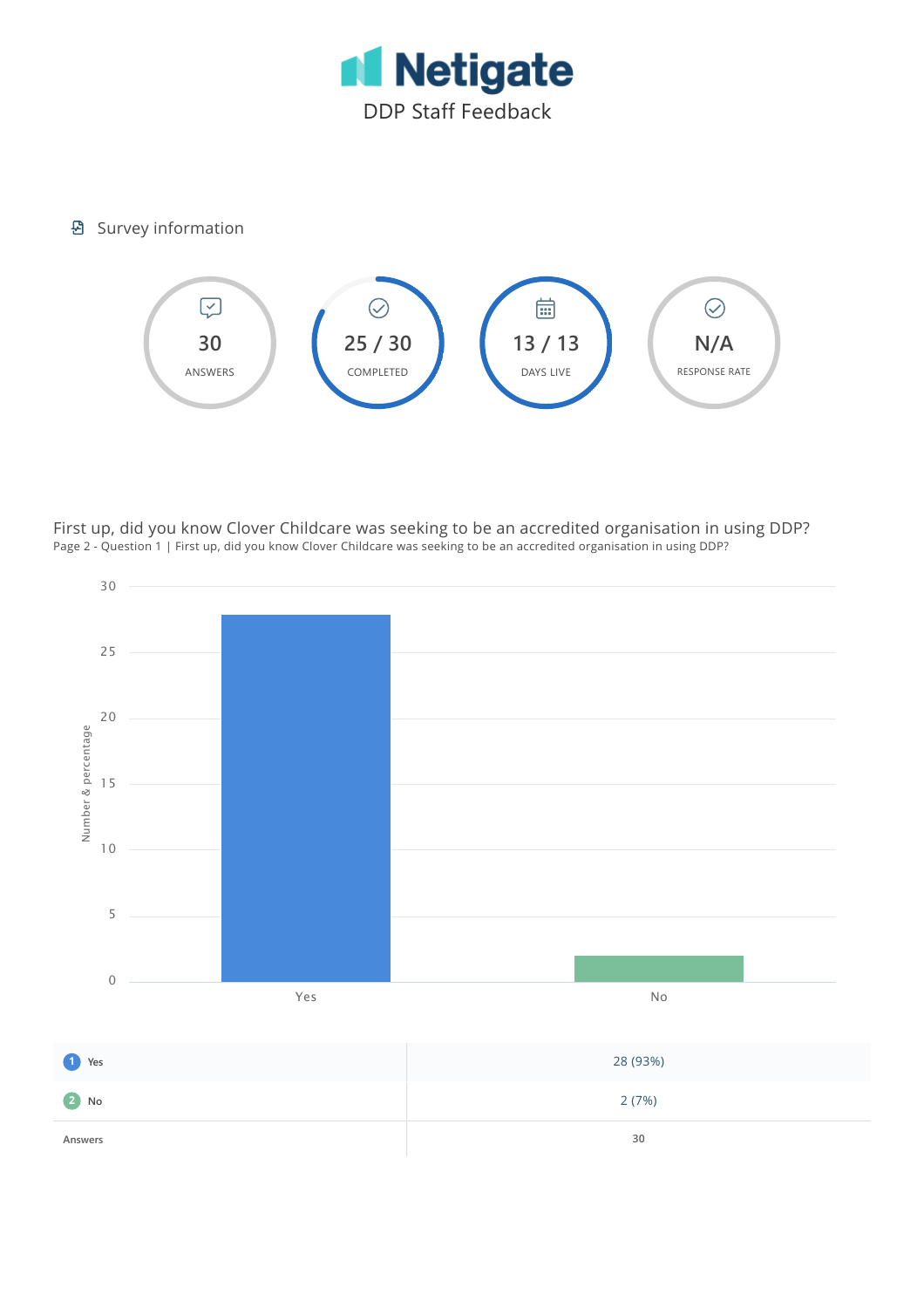Where do you notice, if at all, there is evidence of the practice of DDP principles at Clover Childcare (check all that apply)? DDP principles would mean things like PACE, relationship repair and a principle of relationships before tackling behaviour.

Page 3 - Question 1 | Where do you notice, if at all, there is evidence of the practice of DDP principles at Clover Childcare (check all that apply)? DDP principles would mean things like PACE, relationship repair and a principle of relationships before tackling behaviour.



| 4 Managers and staff    | 23 (77%) |
|-------------------------|----------|
| 5 Managers and children | 26 (87%) |
| Answers                 | 30       |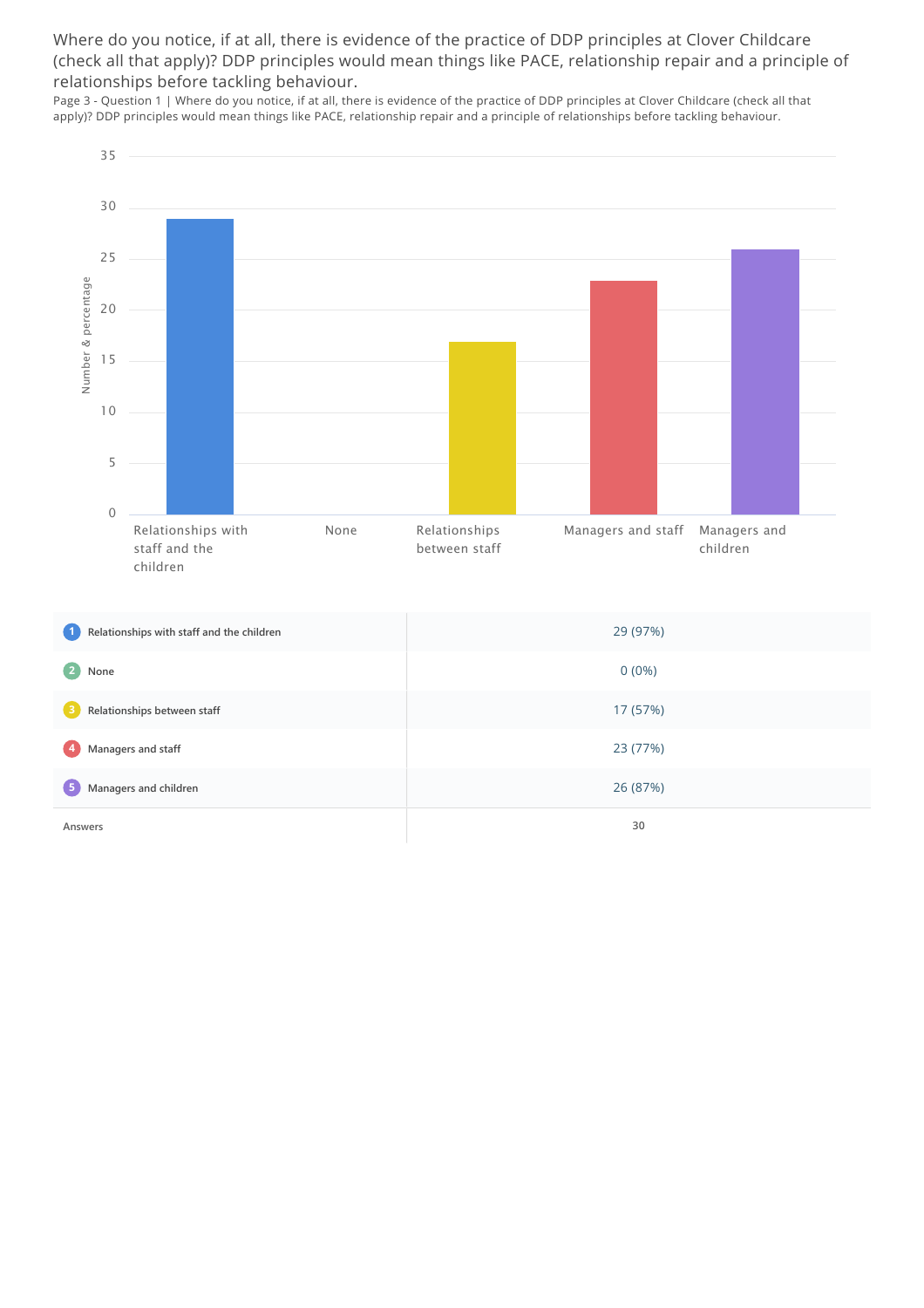Check whether you agree or not with the following: Using DDP has a positive influence on my relationships with the children.

Page 4 - Question 1 | Check whether you agree or not with the following: Using DDP has a positive influence on my relationships with the children.



| Strongly agree<br>$\mathbf{1}$      | 24 (86%) |
|-------------------------------------|----------|
| 2<br>Agree                          | 3(11%)   |
| <b>B</b> Neither agree nor disagree | 1(4%)    |
| $\left  \bm{A} \right $<br>Disagree | $0(0\%)$ |
| 5 Strongly disagree                 | 1(4%)    |
| Answers                             | 28       |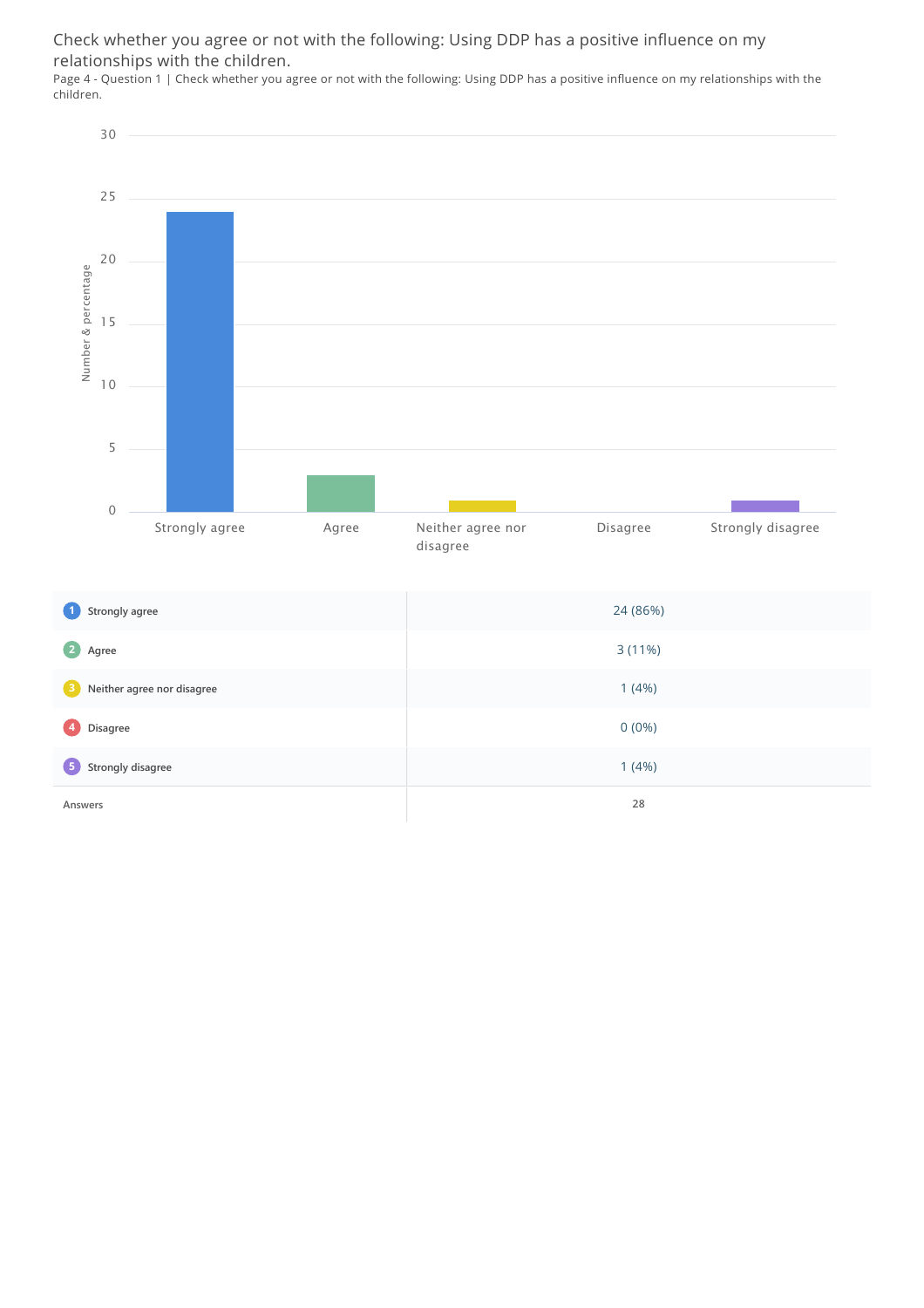Please Comment...

Page 4 - Question 2 | Check whether you agree or not with the following: Using DDP has a positive influence on my relationships with the children.

them helps a ddp that trust feel child using children way use correction all  $_{\sf able}^{\sf willCH}$  this  $\sf my^{\sf 1}$  Me has within understand positive practice about myself can allows before connection pace first when relationships better model behaviour situations ability **Neips d Qup** that they what their how more trauma  $_2$  then which along experienced approach connect manage allowing understanding make challenging not emotional anything relationship<br>check develop aids come difficult aware having manage allowing acceptance **needs** moment work accepting past what acceptable trying reflective behaviors chance 1 ability **brain** allowed **aggressive** agree always case appreciate boundaries attachments avoidant behind believed beneficial between blur build care caring accepting changed clover communicate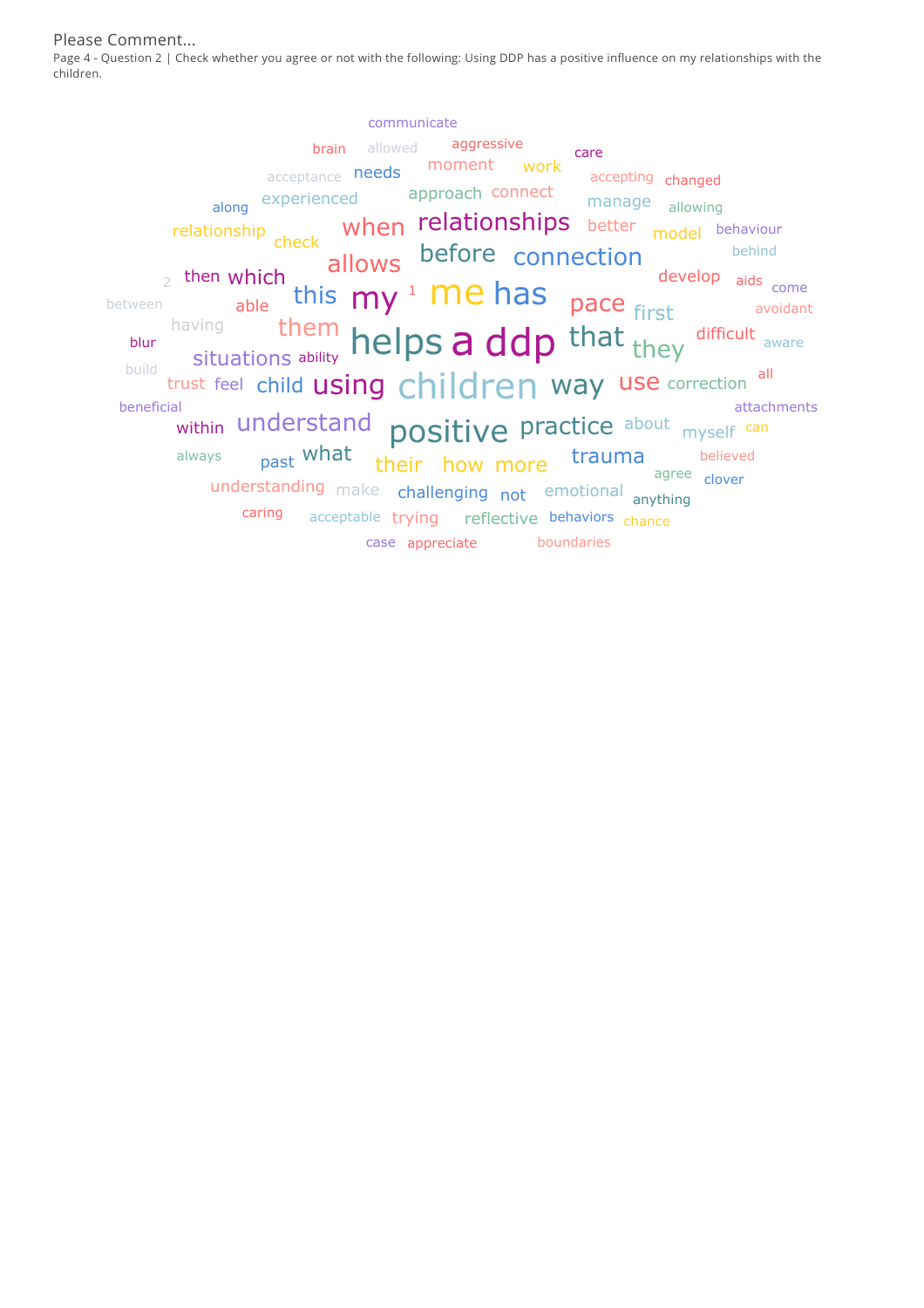### Strongly agree Page 5 - Question 1 | DDP has even had a positive influence on my relationships with my peers and colleagues.

**5 Please comment how it has or not** 0 (0%)

**Answers 28**

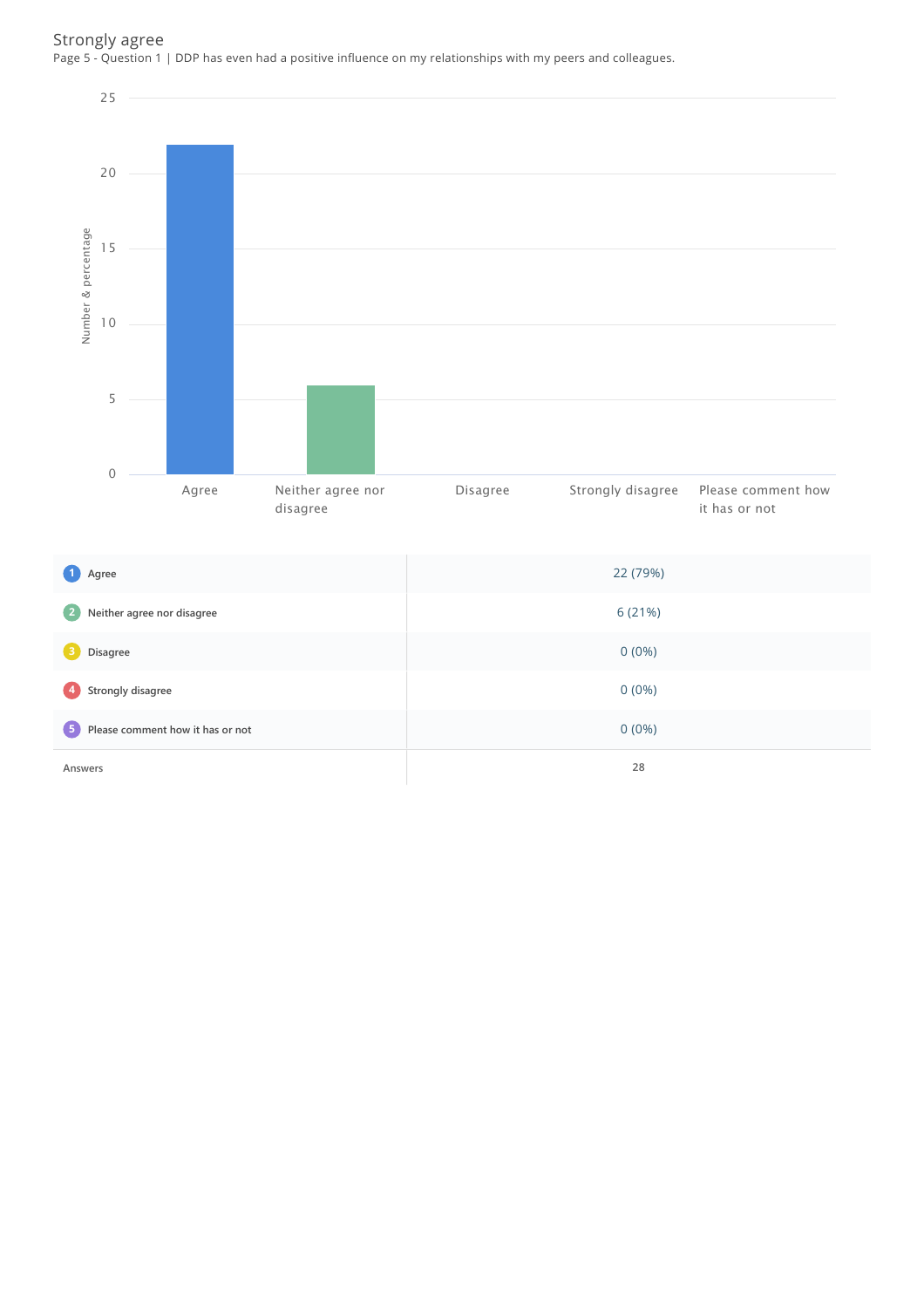Please Comment... Page 5 - Question 2 | DDP has even had a positive influence on my relationships with my peers and colleagues.

does things <sub>not all</sub> can a feel **Me has** help  $\frac{1}{\text{accepting}}$ staff ddp this colleagues more different become people my others when support <sup>day</sup> understanding about that their time situations disputes being relationships helped end peers understand changeover <sub>practice</sub> acceptance dysregulated **between** else always mindful having towards <sub>do</sub> m**yself** helps them <sub>agree</sub> makes reflections <sub>gives</sub> <sup>best</sup> supervisions <sub>don</sub> used way approach had able good children allowed allows empathy benefit awareness around acceptance bad been differently bonds given brings certain abilityhaving had close generally developed connect daily deal and the contract of the contract of the deal deal and deal deal of the contract of the deal of the contract of the contract of the contract of the contract of the contract of the contract of the contract of the develop effective engage <sub>discuss</sub> during each group effect effecting empathic enables environment family feeling feelings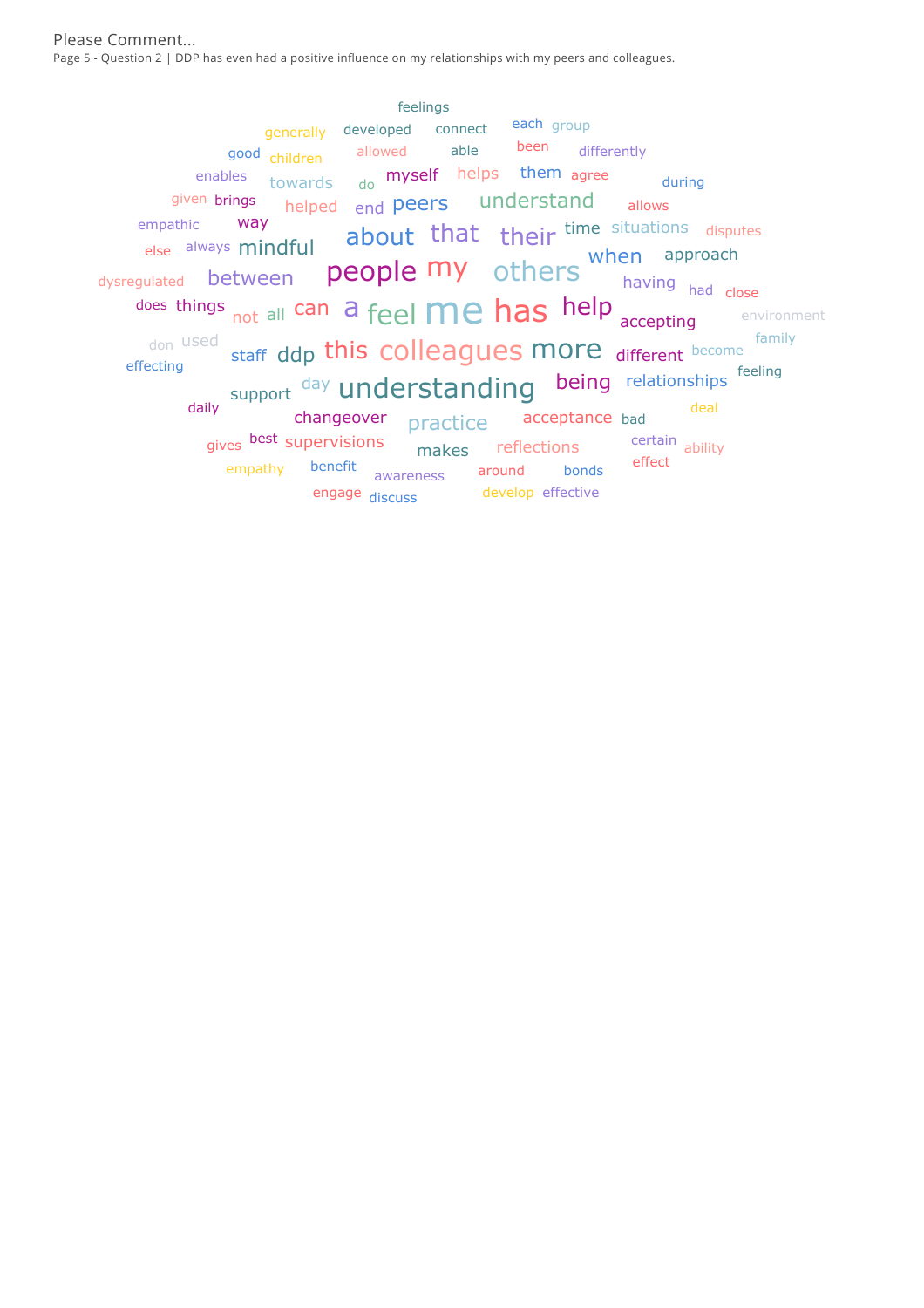# I feel Clover Childcare provides me with adequate training and support in DDP to help me use DDP principles at work

Page 6 - Question 1 | I feel Clover Childcare provides me with adequate training and support in DDP to help me use DDP principles at work

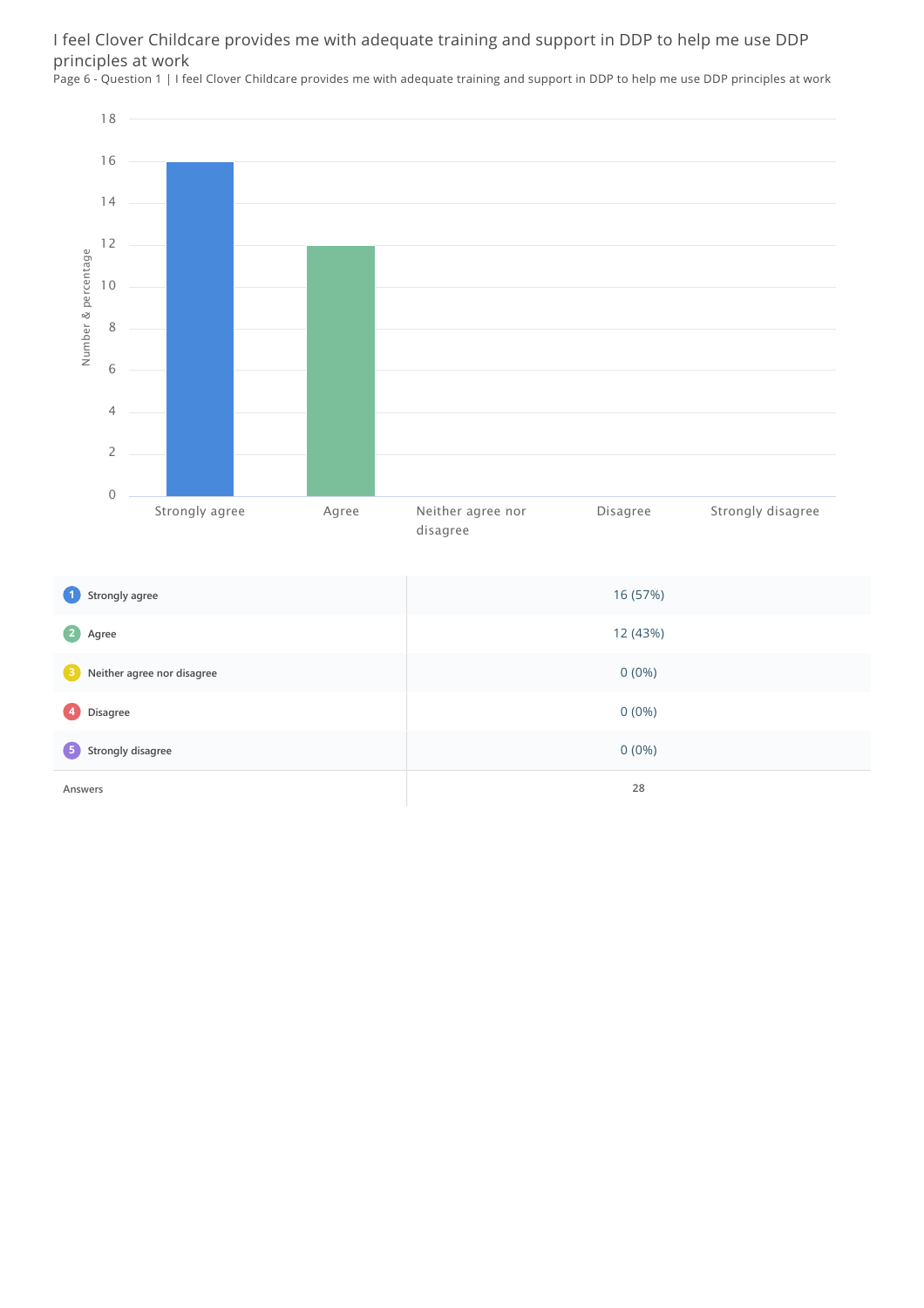Please Comment... Page 6 - Question 2 | I feel Clover Childcare provides me with adequate training and support in DDP to help me use DDP principles at work



DDP has had a positive influence on my relationships with my managers. Page 7 - Question 1 | DDP has had a positive influence on my relationships with my managers.

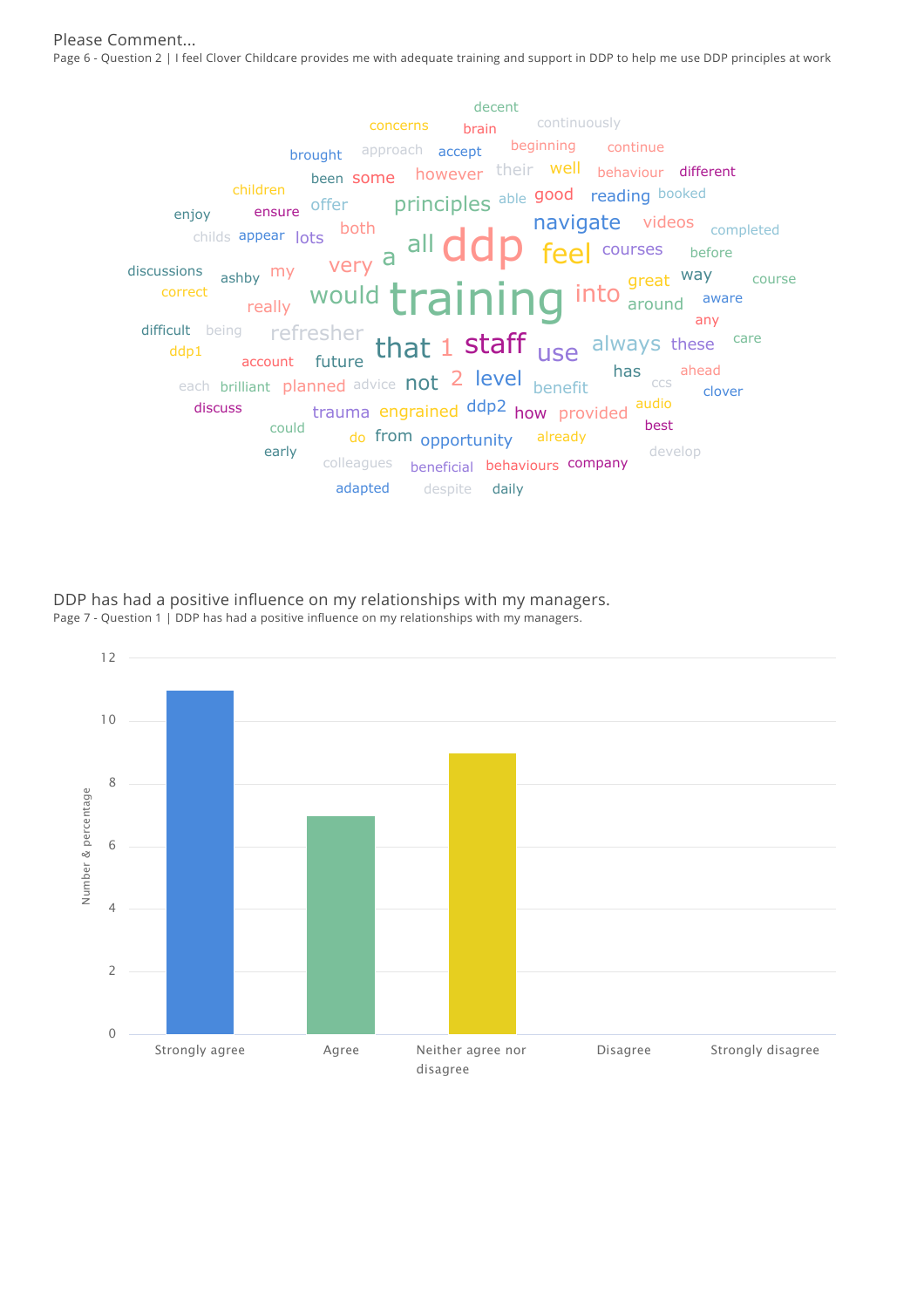| 0<br>Strongly agree             | 11 (41%) |
|---------------------------------|----------|
| $\left( 2\right)$<br>Agree      | 7 (26%)  |
| €<br>Neither agree nor disagree | 9 (33%)  |
| $\left  \right $<br>Disagree    | $0(0\%)$ |
| 5 Strongly disagree             | $0(0\%)$ |
| Answers                         | 27       |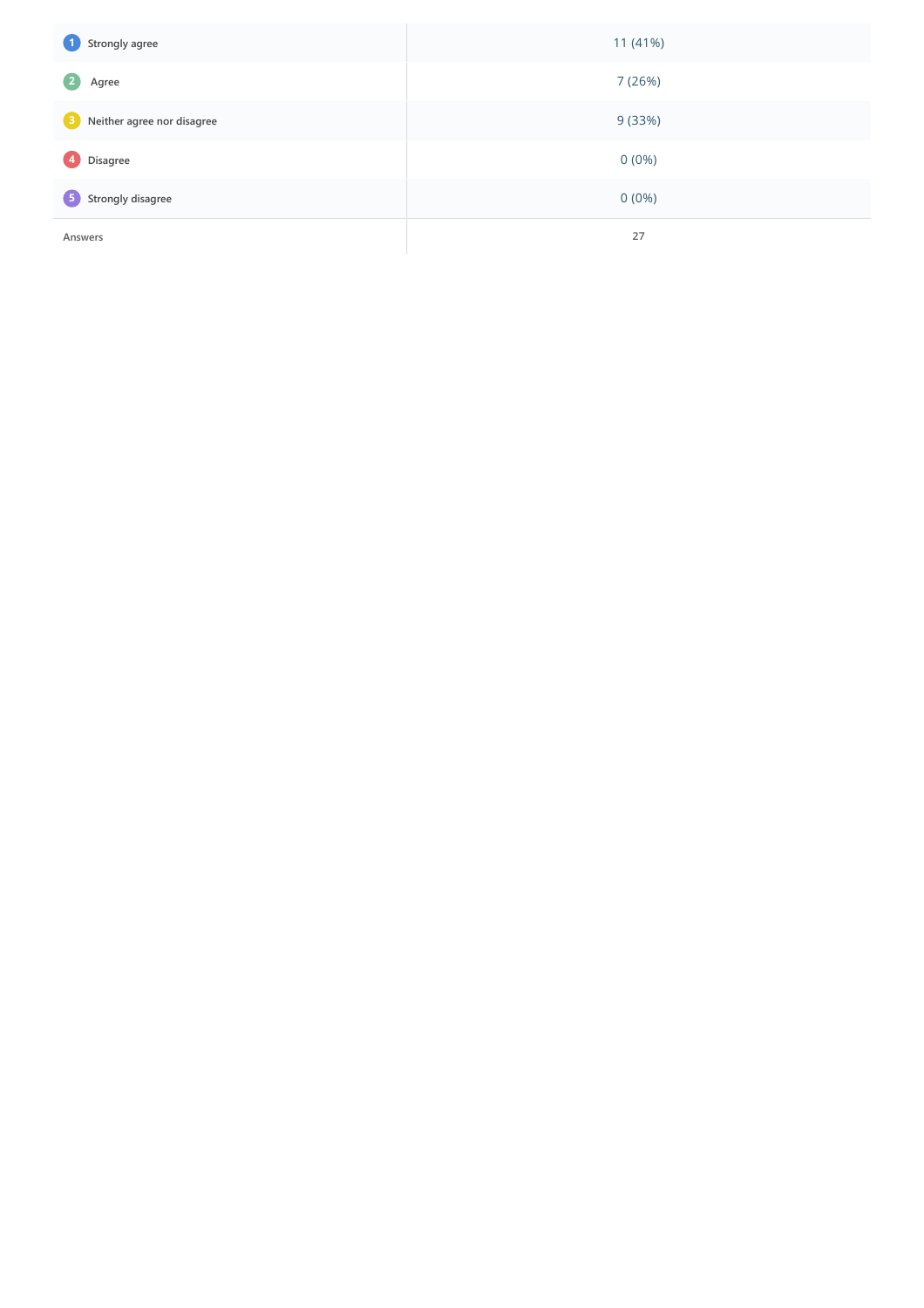#### Please Comment... Page 7 - Question 2 | DDP has had a positive influence on my relationships with my managers.



I feel that children who live in a home where DDP principles are central are going to be better off than children who live in residential homes which do not

Page 8 - Question 1 | I feel that children who live in a home where DDP principles are central are going to be better off than children who live in residential homes which do not

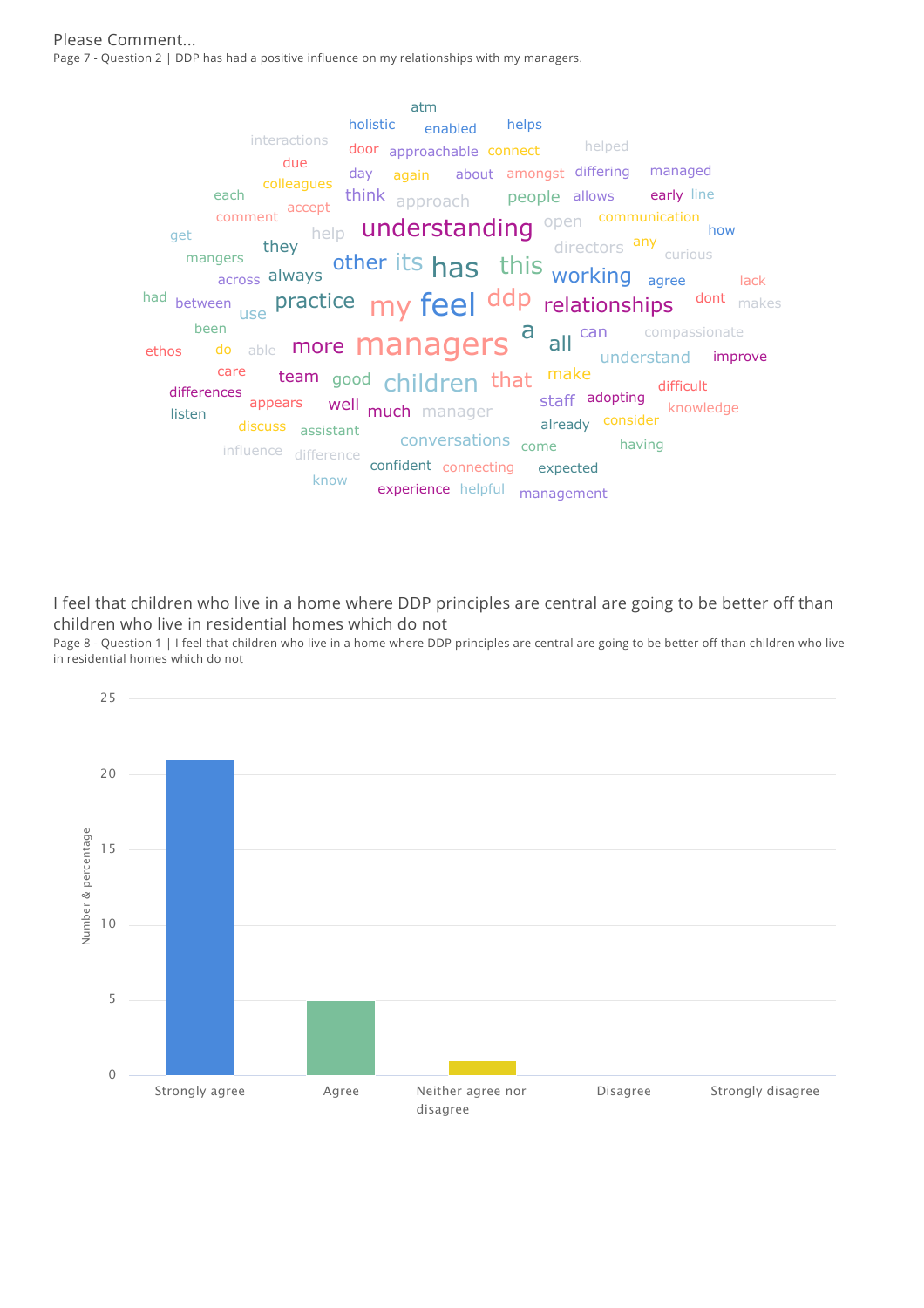| $\bullet$<br>Strongly agree             | 21 (78%) |
|-----------------------------------------|----------|
| $\mathbf{2}$<br>Agree                   | 5 (19%)  |
| <sup>3</sup> Neither agree nor disagree | 1(4%)    |
| Ø<br>Disagree                           | $0(0\%)$ |
| 5 Strongly disagree                     | $0(0\%)$ |
| Answers                                 | 27       |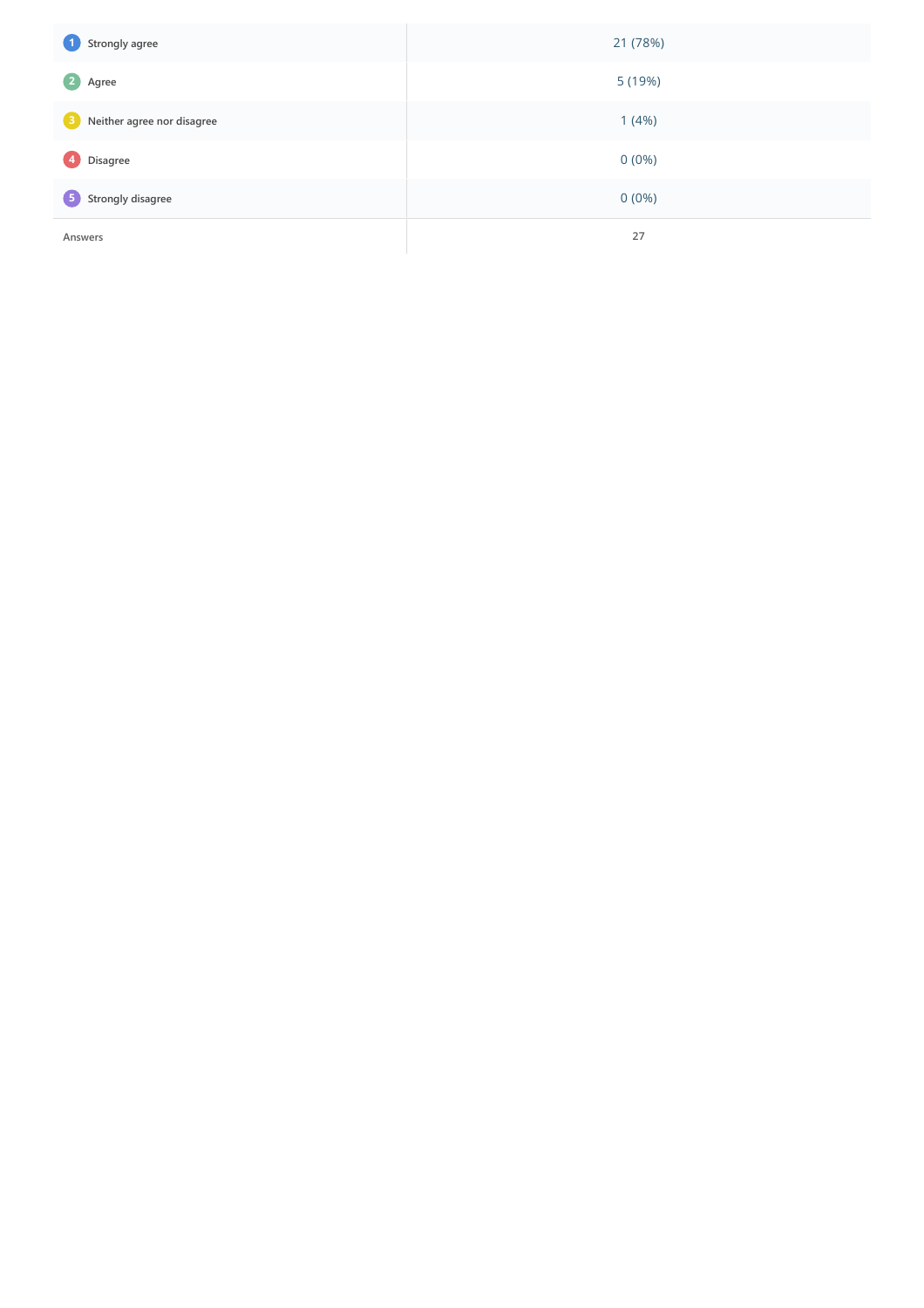I feel that children who live in a home where DDP principles are central are going to be better off than children who live in residential homes which do not

Page 8 - Question 2 | I feel that children who live in a home where DDP principles are central are going to be better off than children who live in residential homes which do not

| behaviour causing<br>curious<br>connect                                                                                                                                                                                                                                                                                                                                                  |
|------------------------------------------------------------------------------------------------------------------------------------------------------------------------------------------------------------------------------------------------------------------------------------------------------------------------------------------------------------------------------------------|
| when strongly what<br>behind<br>answer<br>correction<br>consequences<br>important attachments its respond<br>pace<br>around<br>addressed<br>has <sup>s</sup> relationships acceptance<br>damaging<br>move<br>helping<br>comes<br>forward very this agree a child<br>abuse and a buse<br>accepting forward very unis agreed their allows make<br>better<br>believe<br>behavioral<br>build |
| behaviours helps children them being one been<br>ability                                                                                                                                                                                                                                                                                                                                 |
| clover<br>adults emotional me more they feel needs feelings use<br>best attachment using can positive do skills gives not always<br>become<br>chance<br>building trauma understanding after<br>clear tricky<br>help really beneficial<br>blocks safe hopefully<br>connecting before work though appears<br>crucial<br>childrens<br>care<br>confident                                     |

I feel DDP principles make a positive difference to the atmosphere in the homes Page 9 - Question 1 | I feel DDP principles make a positive difference to the atmosphere in the homes

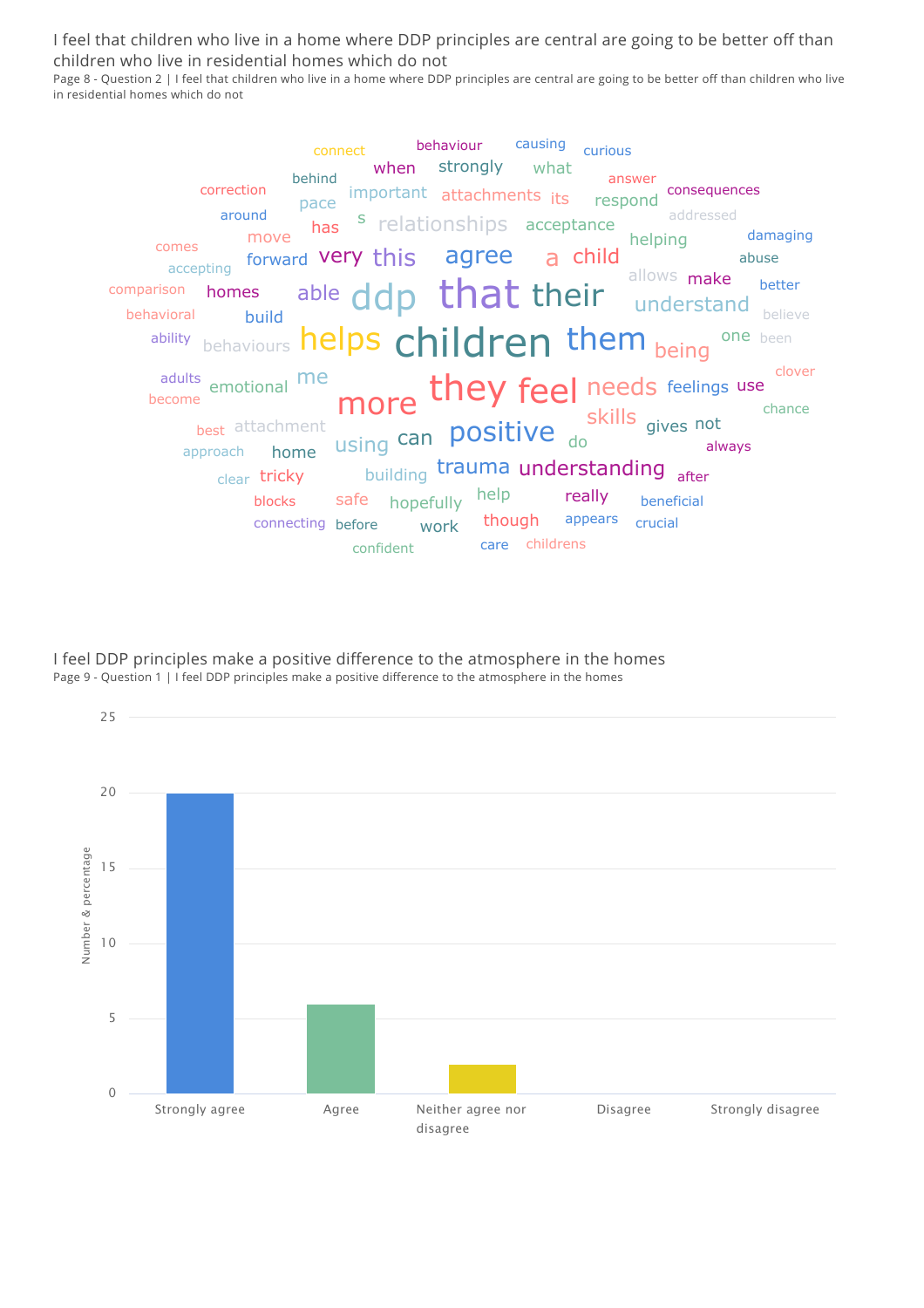| $\bullet$<br>Strongly agree             | 20 (74%) |
|-----------------------------------------|----------|
| $\mathbf{2}$<br>Agree                   | 6 (22%)  |
| <sup>3</sup> Neither agree nor disagree | 2(7%)    |
| Ø<br>Disagree                           | $0(0\%)$ |
| 5 Strongly disagree                     | $0(0\%)$ |
| Answers                                 | 27       |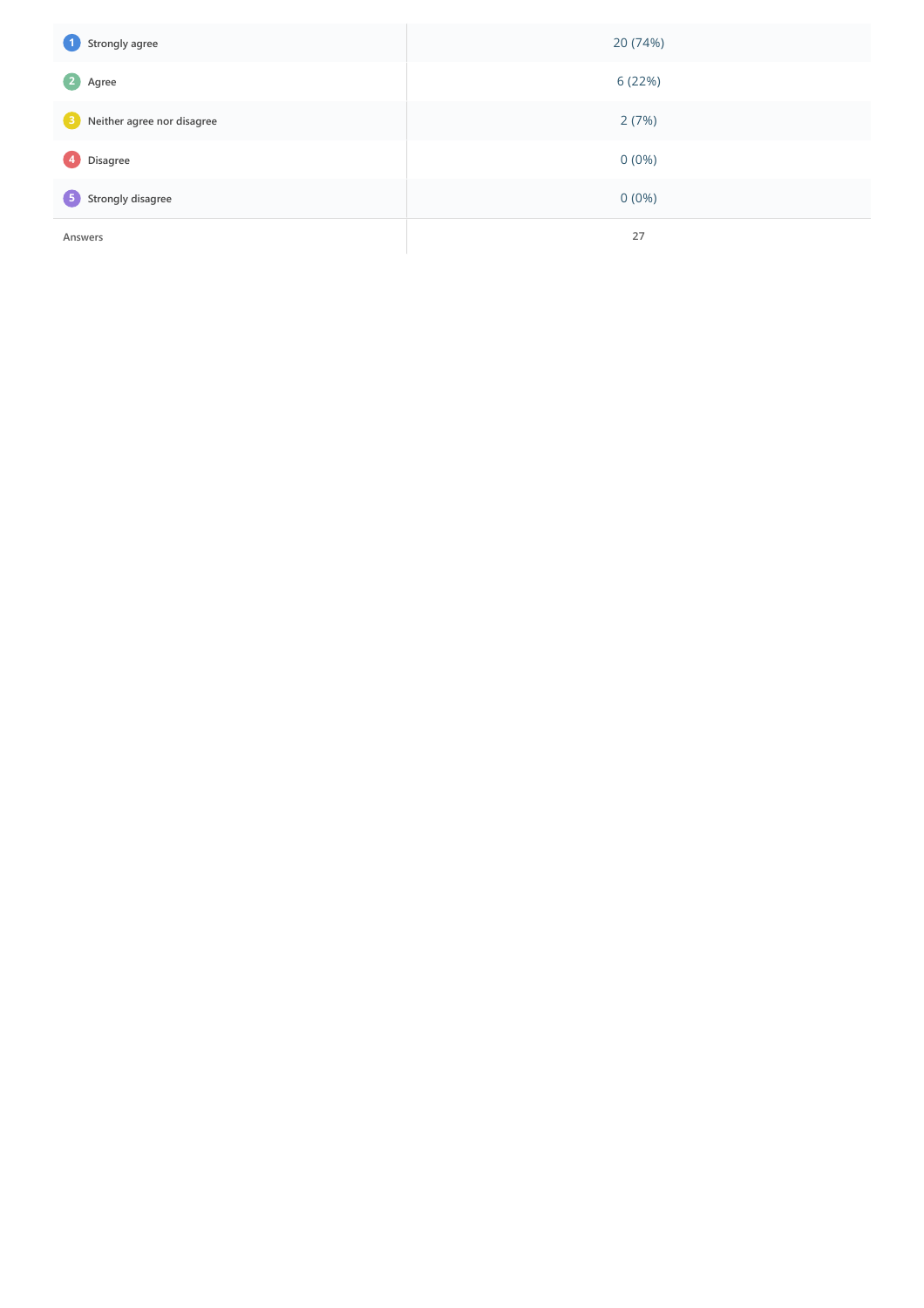I feel DDP principles make a positive difference to the atmosphere in the homes Page 9 - Question 2 | I feel DDP principles make a positive difference to the atmosphere in the homes



DDP principles are central to the vision and philosophy of Clover Childcare Page 10 - Question 1 | DDP principles are central to the vision and philosophy of Clover Childcare

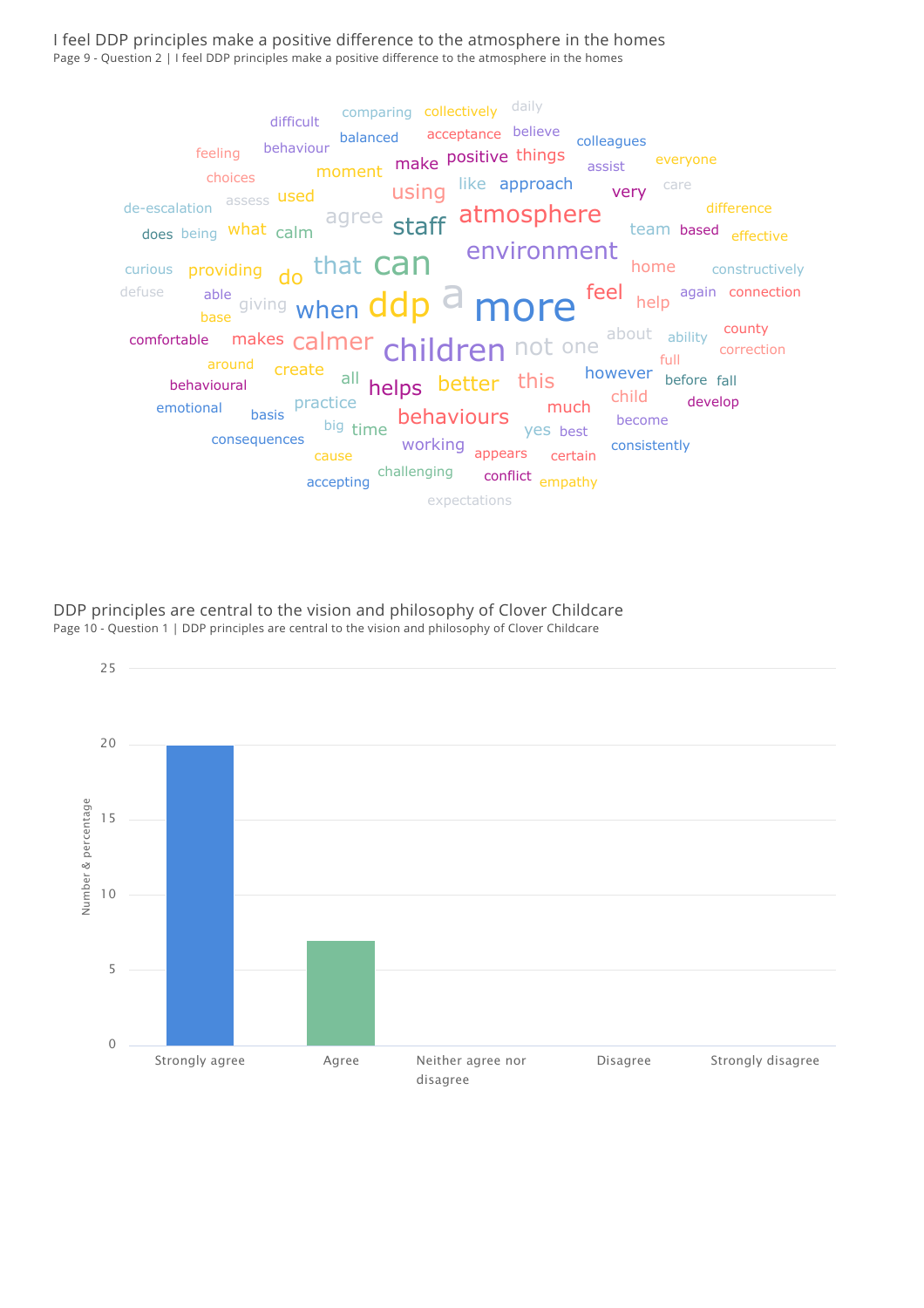| $\bullet$<br>Strongly agree             | 20 (74%) |
|-----------------------------------------|----------|
| $\mathbf{2}$<br>Agree                   | 7 (26%)  |
| <sup>3</sup> Neither agree nor disagree | $0(0\%)$ |
| Ø<br>Disagree                           | $0(0\%)$ |
| 5 Strongly disagree                     | $0(0\%)$ |
| Answers                                 | 27       |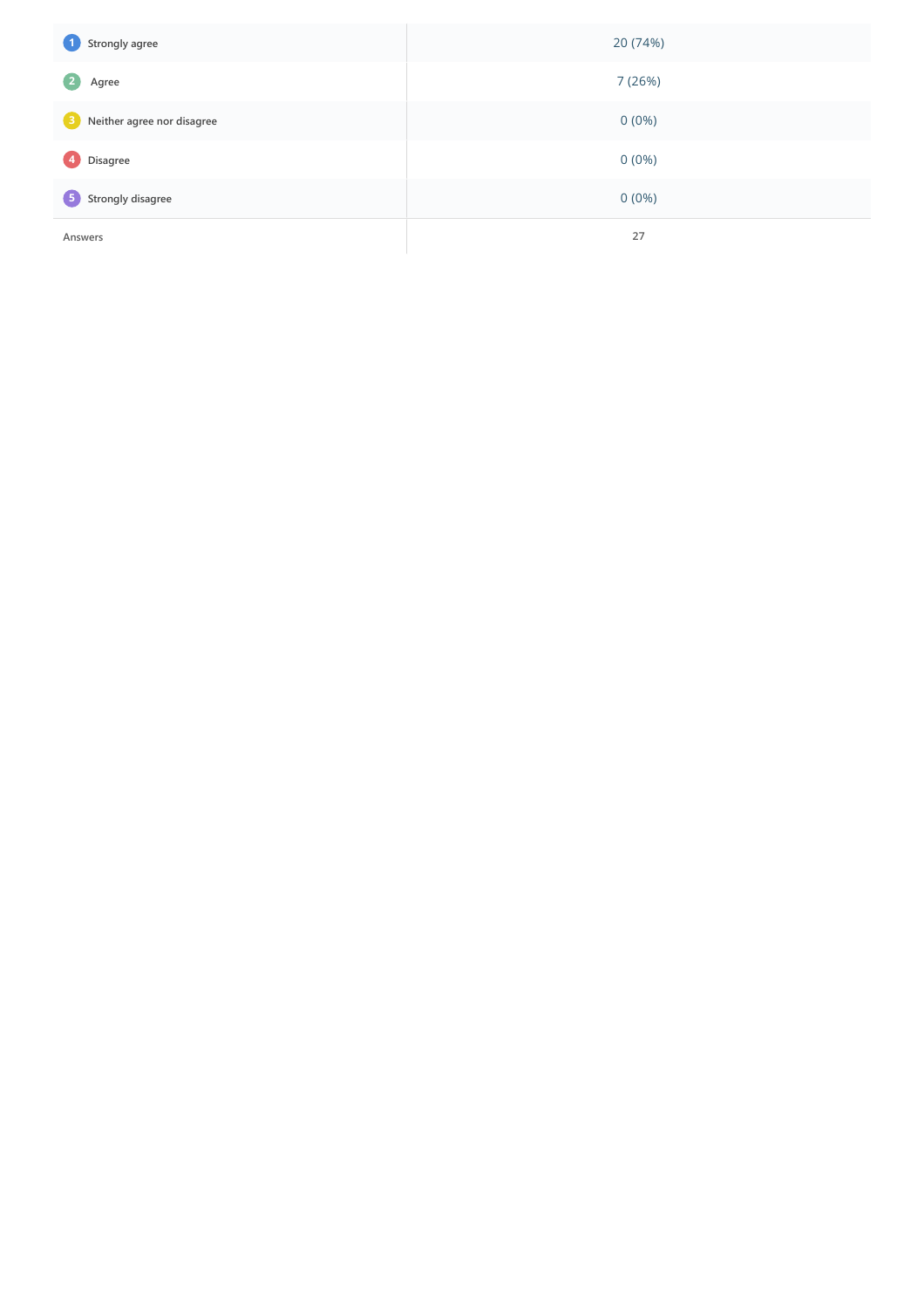Please Comment... Page 10 - Question 2 | DDP principles are central to the vision and philosophy of Clover Childcare



As far as I can tell, I feel DDP principles make a positive difference to the relationships that staff have with each other at work

Page 11 - Question 1 | As far as I can tell, I feel DDP principles make a positive difference to the relationships that staff have with each other at work

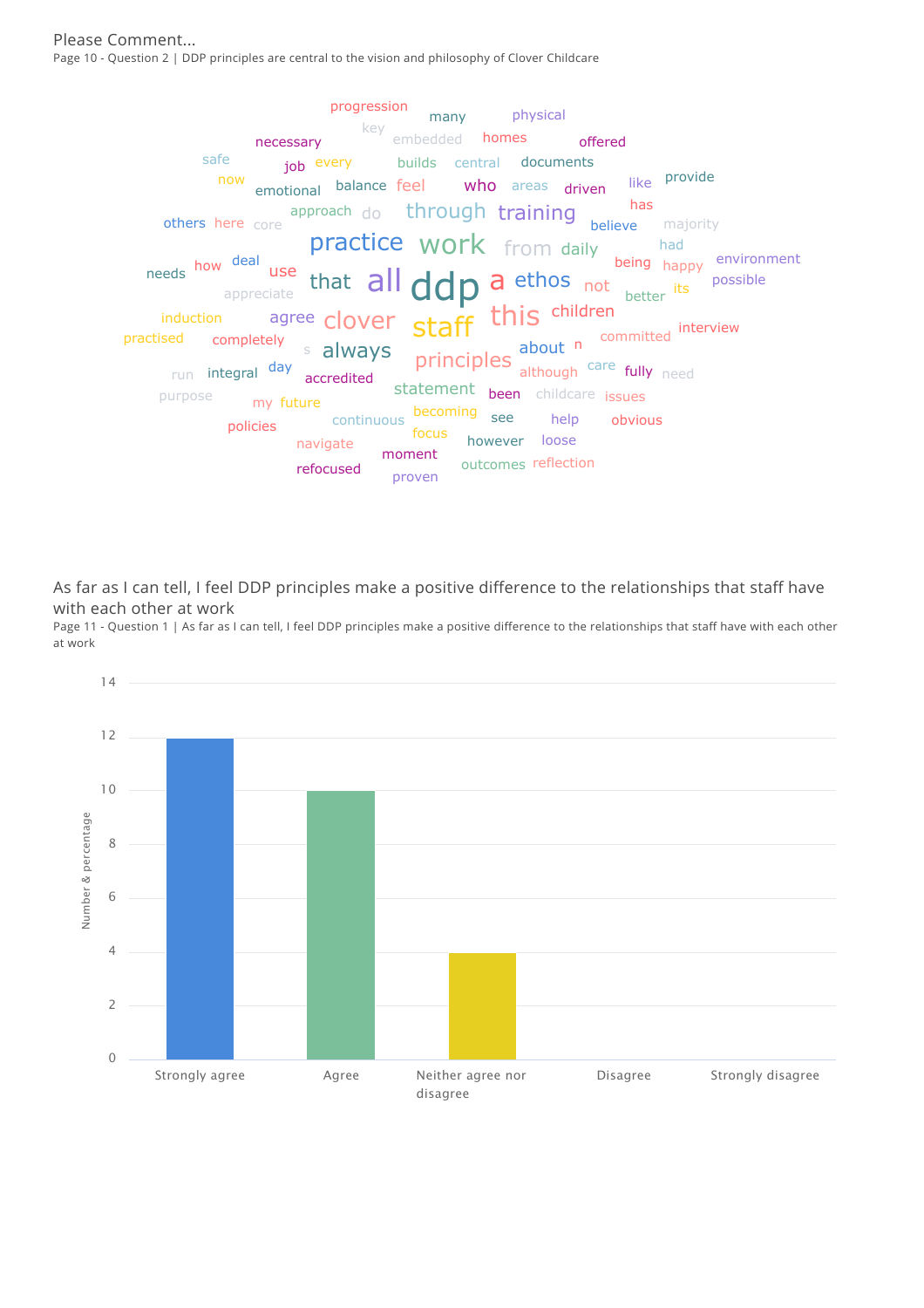| 0<br>Strongly agree             | 12 (46%) |
|---------------------------------|----------|
| 2<br>Agree                      | 10 (38%) |
| €<br>Neither agree nor disagree | 4 (15%)  |
| $\left  \right $<br>Disagree    | $0(0\%)$ |
| 5 Strongly disagree             | $0(0\%)$ |
| Answers                         | 26       |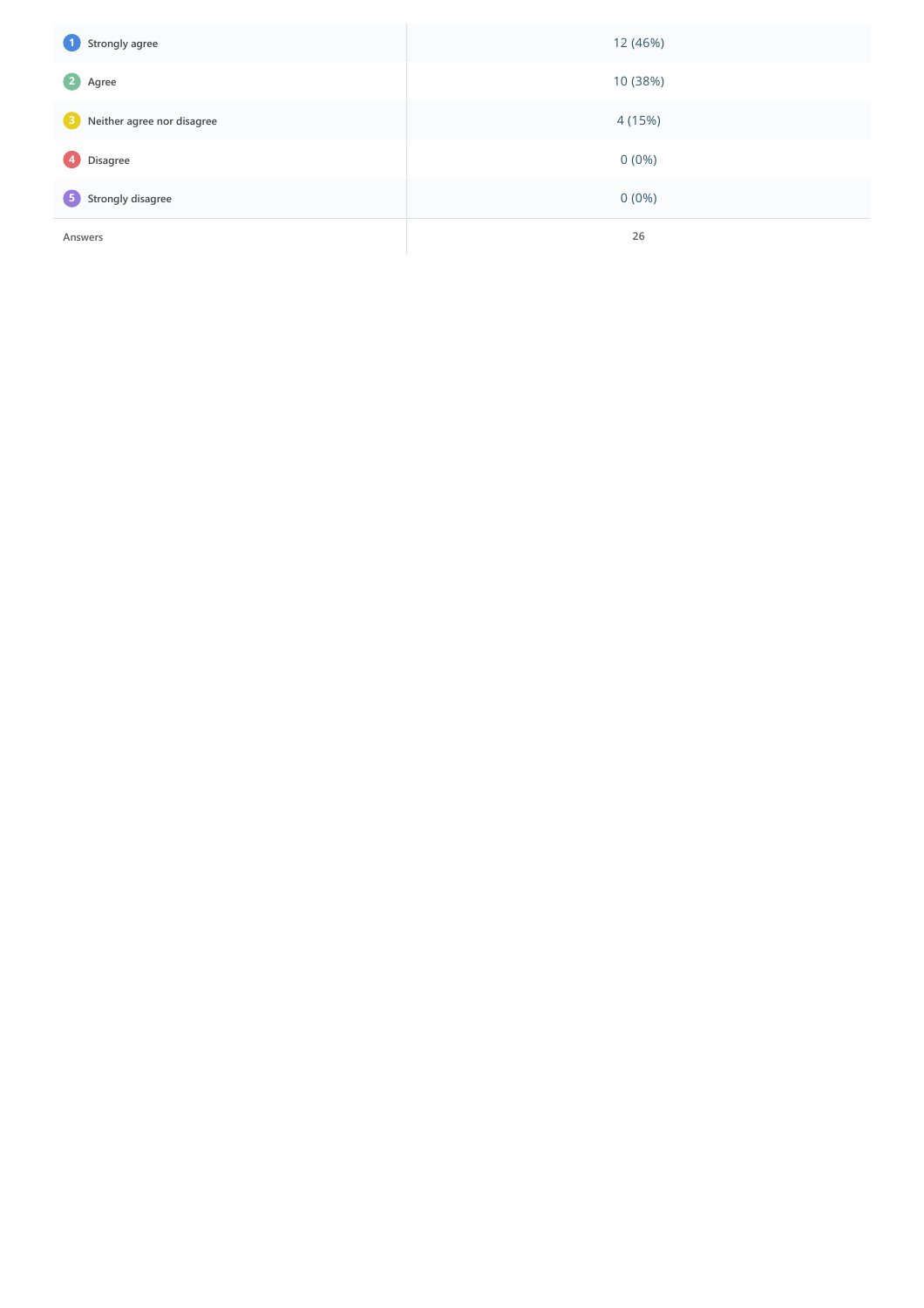Please Comment...

Page 11 - Question 2 | As far as I can tell, I feel DDP principles make a positive difference to the relationships that staff have with each other at work



I feel there are some barriers or limitations to using DDP principles with children here Page 12 - Question 1 | I feel there are some barriers or limitations to using DDP principles with children here

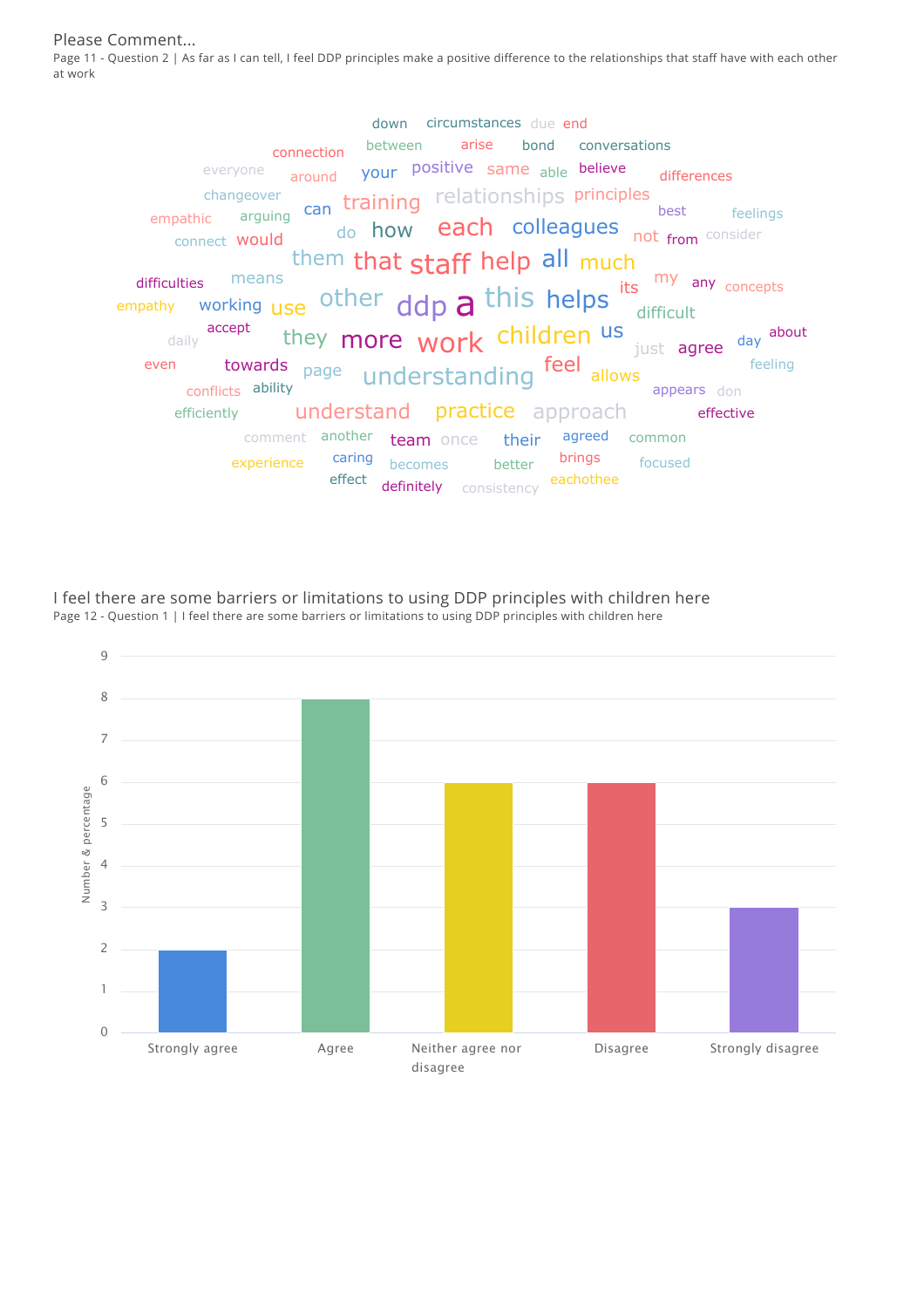| $\bullet$<br>Strongly agree                | 2(8%)   |
|--------------------------------------------|---------|
| $\overline{2}$<br>Agree                    | 8 (32%) |
| Neither agree nor disagree<br>$\mathbf{3}$ | 6 (24%) |
| $\left( 4 \right)$<br>Disagree             | 6 (24%) |
| 5 Strongly disagree                        | 3(12%)  |
| Answers                                    | 25      |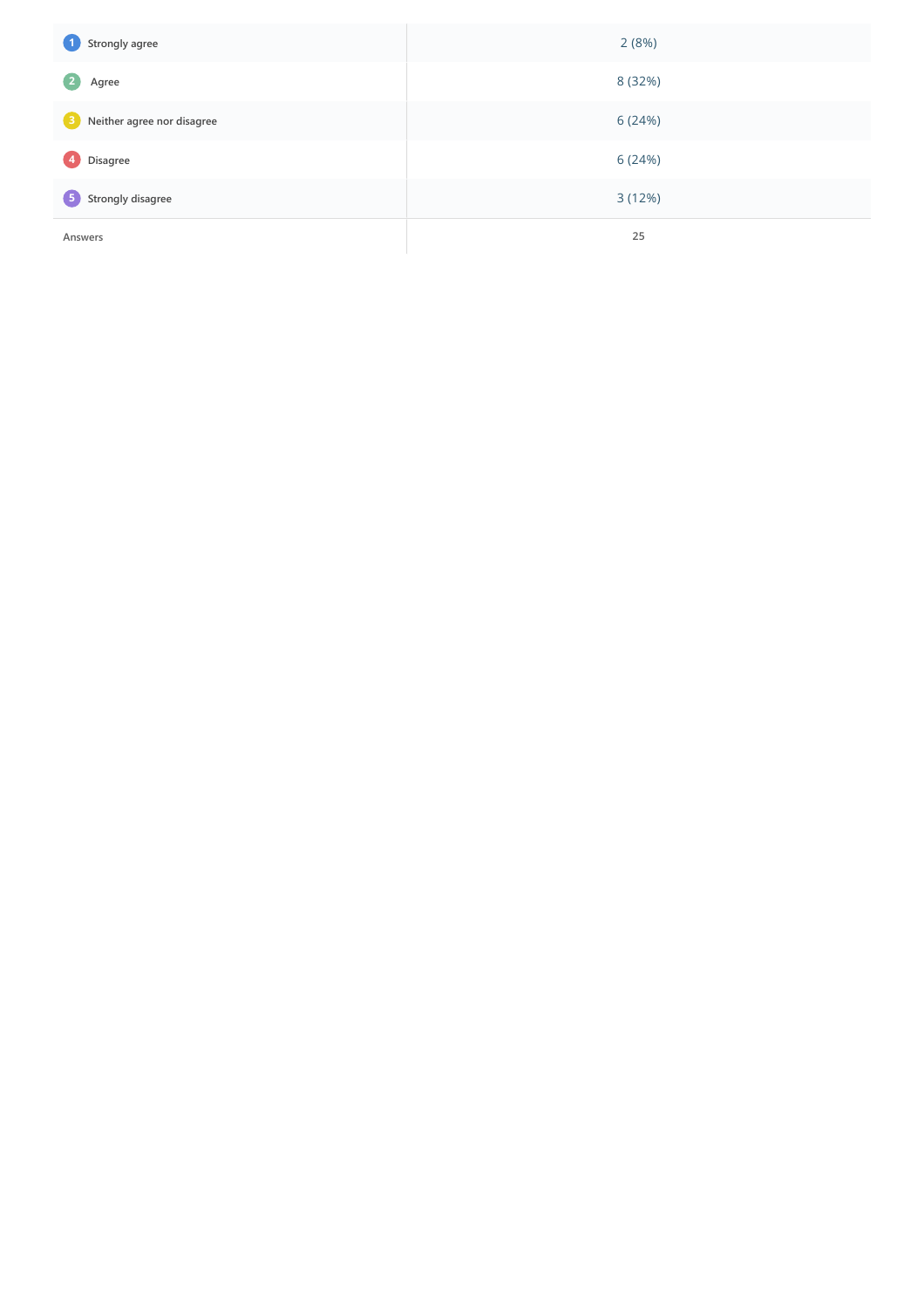Please Comment... Page 12 - Question 2 | I feel there are some barriers or limitations to using DDP principles with children here



Is there anything else you would like to tell us about working at Clover Childcare Services? Page 13 - Question 1 | Is there anything else you would like to tell us about working at Clover Childcare Services?



**Answers 25**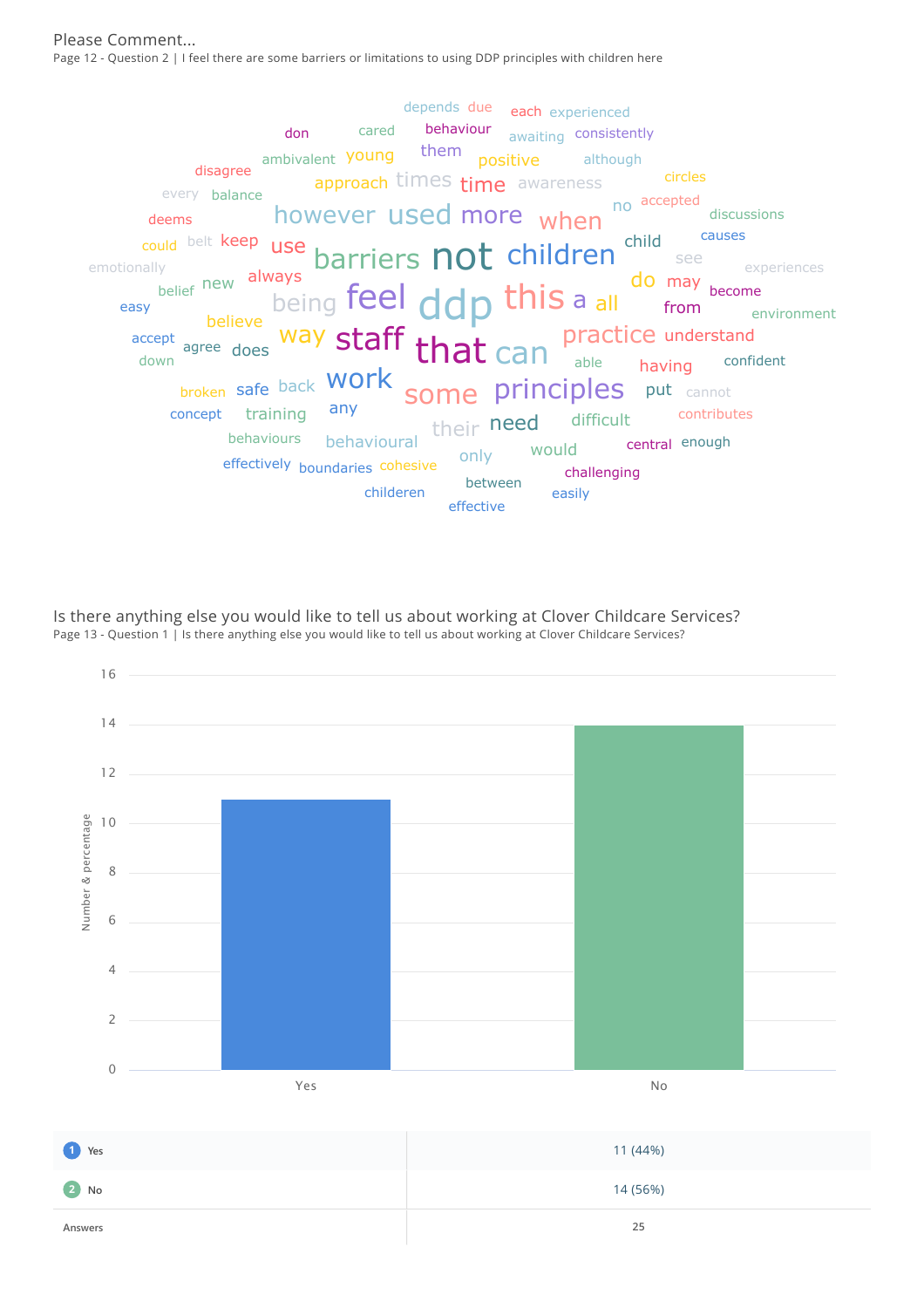$\frac{1}{\text{culture}}$  really very staff a very staff  $\lambda$  that n work ddp childcare working <sub>no</sub> adults children feel not positive comments holistic deep practice  $\begin{bmatrix} 1 & 0 \\ 0 & 1 \end{bmatrix}$  and  $\begin{bmatrix} 1 & 0 \\ 0 & 1 \end{bmatrix}$  and  $\begin{bmatrix} 0 \\ 0 \end{bmatrix}$  are its achieving how all outcomes been training <sub>care</sub> place <sup>an</sup> Outcomes <sub>believe</sub> their <sub>cares</sub> good about approachable <sub>does</sub> supportive company <sub>proud</sub> alone complete <sup>implement</sup> new part people deep practice principles this who comment best 2 emotionally daily approach always appreciate appear around behaviors beginning better <sup>do</sup> just directors enough can breaking effectiveness cemented develop chances effective <sub>essential</sub> continue difference  $\overline{a}$  directors directors down else employment enjoy equipping has environment ethos hurdle excellent exceptional great had improvement happen heard help helping here improve increasing intense

How many years of experience in residential child care do you have? Page 14 - Question 1 | How many years of experience in residential child care do you have?

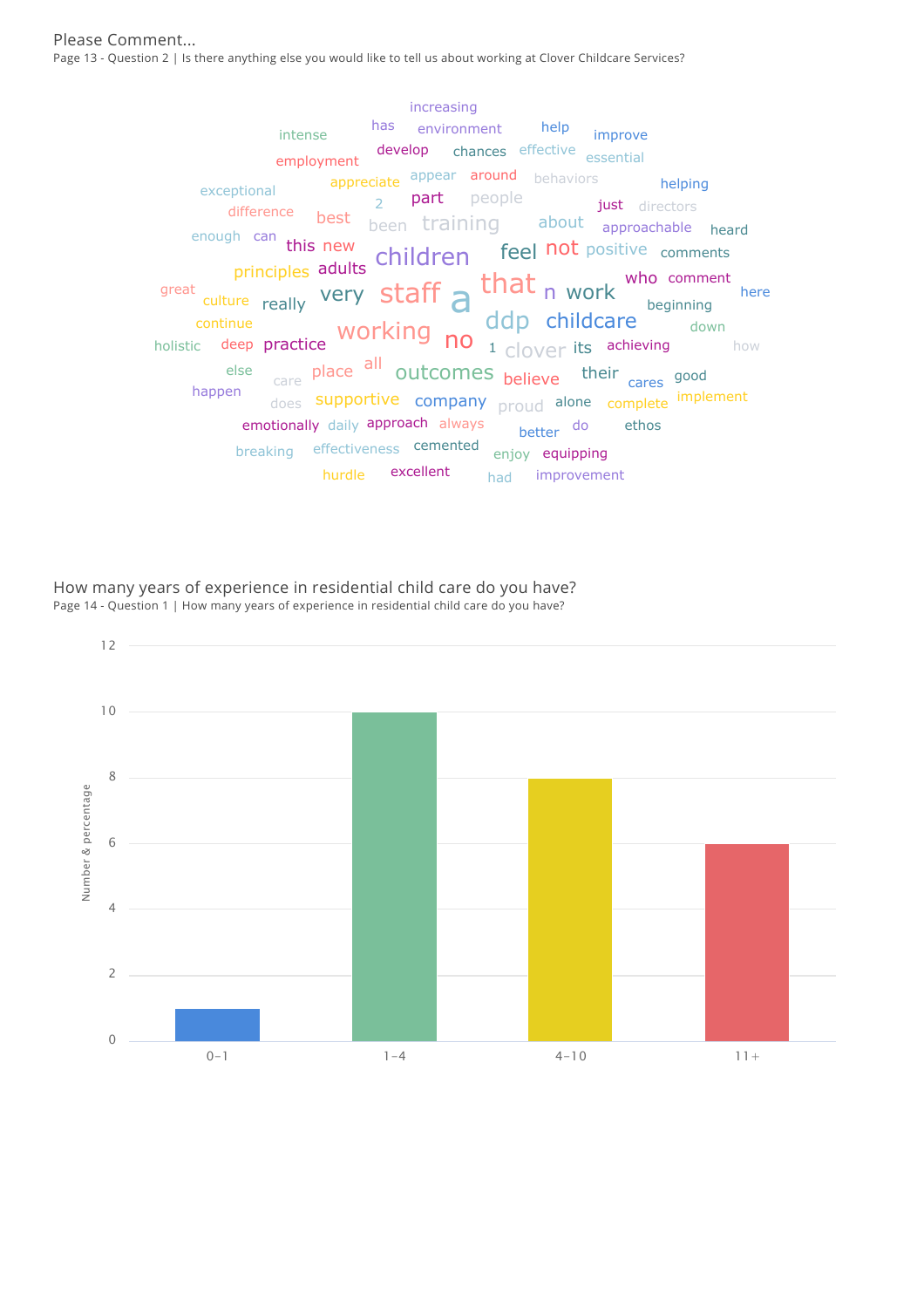| $\bullet$ 0-1 | 1(4%)    |
|---------------|----------|
| $21-4$        | 10 (40%) |
| 3 4-10        | 8 (32%)  |
| $411+$        | 6 (24%)  |
| Answers       | 25       |